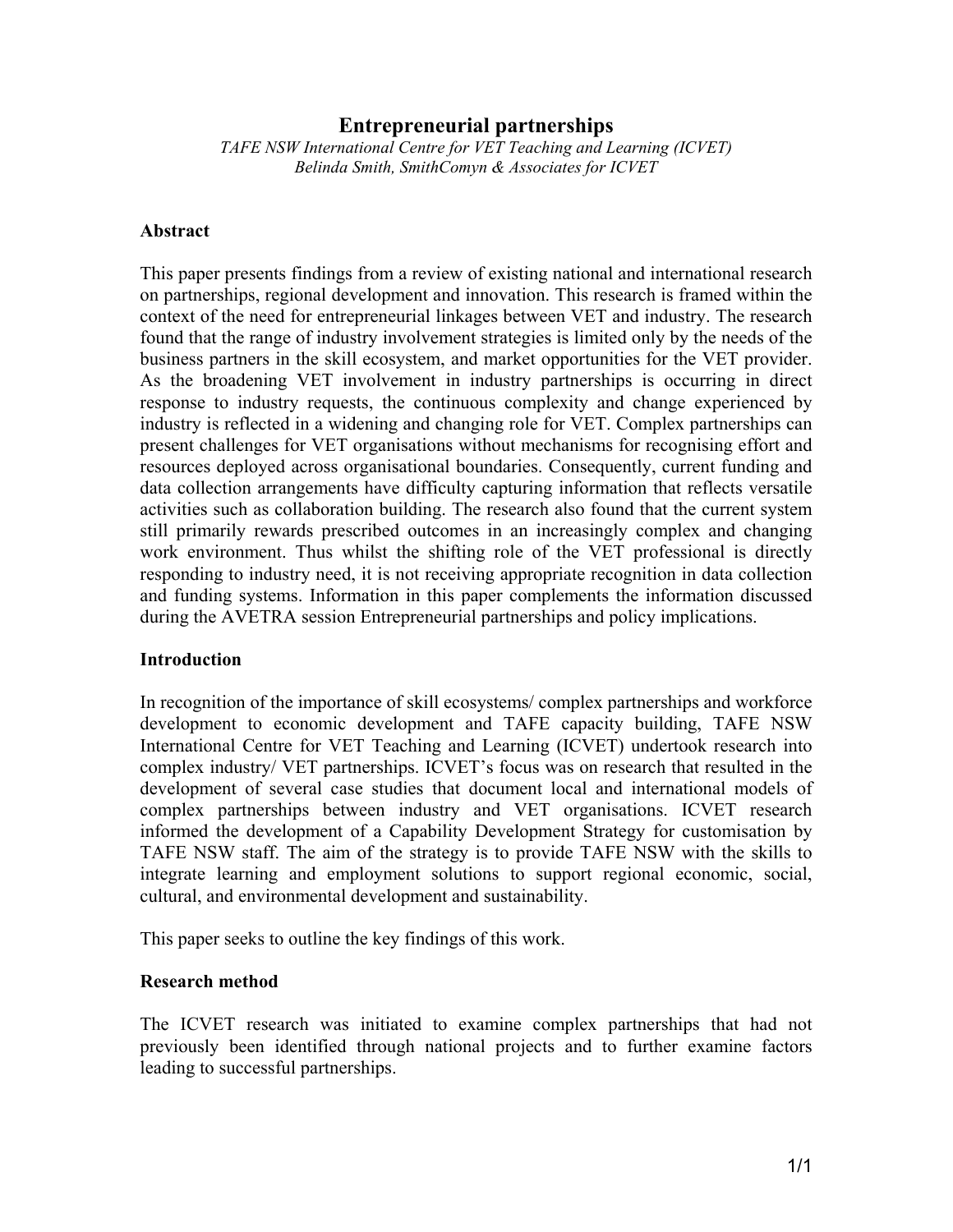The research involved a multi-method approach in three:

*Phase 1* primarily involved a desktop review of existing national and international research in the areas of VET and industry partnerships, regional development and industry clusters.

*Phase 2* involved drawing on information available through the Skill Ecosystem National Project<sup>1</sup>, which identified a range of innovative intervention strategies that support complex industry/ VET organisation partnerships.

*Phase 3* of the research lead to the development of case studies of the practices and experiences of local and international VET partnerships that were using innovative intervention strategies. The case studies documented success factors and how opportunities for partnerships/ innovations were conceived and negotiated. Interviews with participants in the local case studies provided additional information on how readily the VET sector is able to introduce complex partnerships.

- In the Shearer training case study strong links have been established with the Shearing Contractors Association and other industry groups to the extent that existing worker traineeships have gone from zero to 270 in 12-18 months. Key partnerships have been formed and supported by effective flexible delivery, leading to cultural change in a conservative industry.
- In the Sheep Cooperative Research Centre case study, a staff member from the Primary Industries Curriculum Centre of TAFE NSW is seconded to the Australian Sheep Industry CRC (Sheep CRC). The partnership between TAFE NSW and Sheep CRC is leading to the development of resources to support the delivery of national competencies in sheep and wool by RTOs, better integration between VET and industry funded extension programs; support of a national industry education program covering VET and schools; and potential for real links between VET and universities by working with common course content.
- The Riverina Institute case study describes industry and TAFE NSW-Riverina Institute working together to establish a Food and Wine Technology Centre to cater for the needs of a highly competitive regional industry. The centre provides flexible customised training and services for the local food and wine industry. The industry is changing and future pressures from rapid expansion and global exports/imports mean the partnership now has an opportunity to move to a new level of partner commitment.
- In this case study TAFE NSW Southern Sydney Institute entered a unique partnership with Sutherland Shire Council and the University of Wollongong (UOW) to develop and jointly oversee a business development precinct called Sutherland Shire Hub for Economic Development (SSHED). SSHED has just won Australian Business Incubator of the Year for innovation in business

<sup>&</sup>lt;sup>1</sup> The goal of the Australian Government skill ecosystem project is to reposition policy on work and skills as a key component of economic and regional development initiatives. The project is testing and developing skill ecosystems, a new and dynamic framework for skills policy. The website is a http://www.skillecosystem.net/ .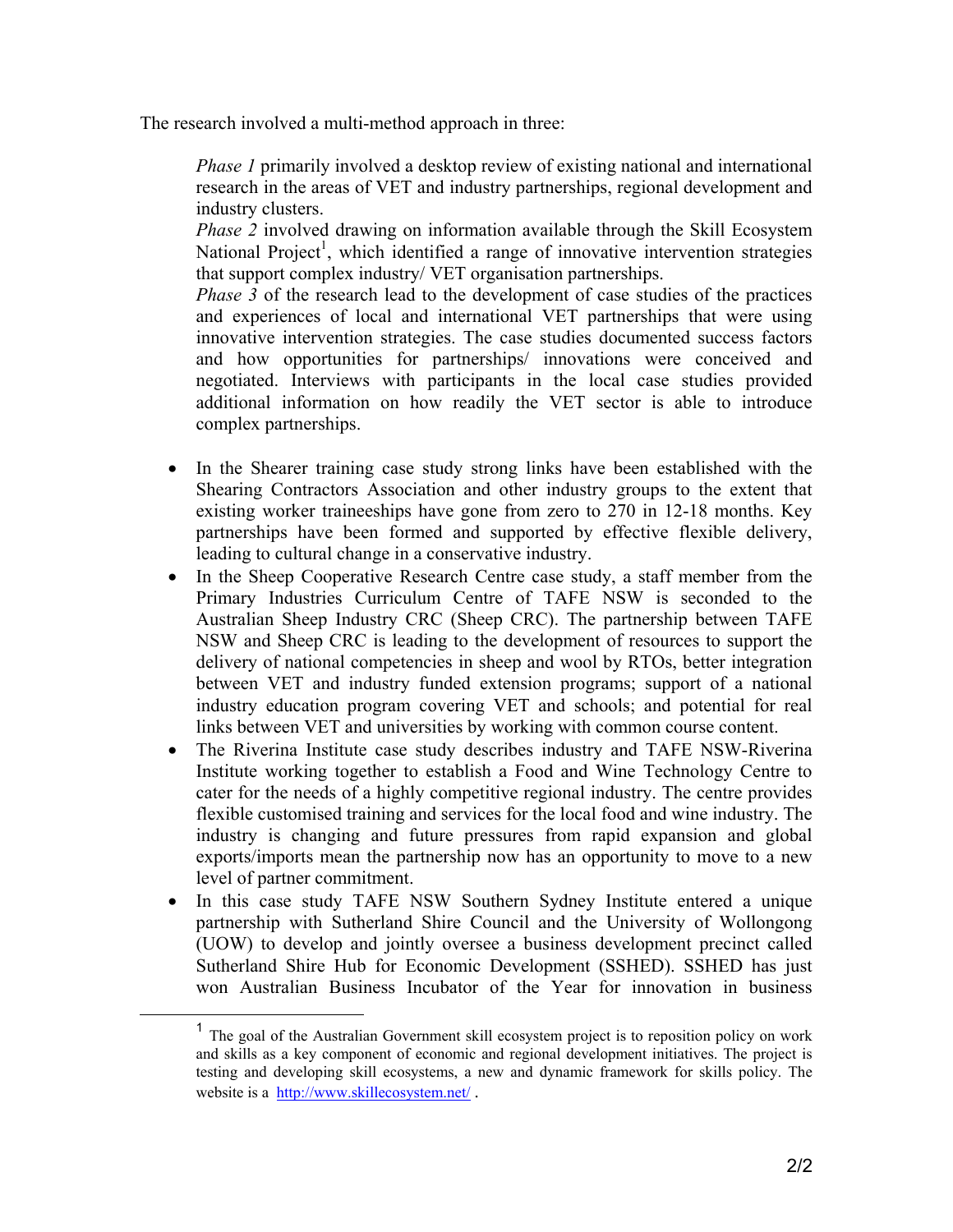development. 76 new jobs have been created and five companies now have over \$1 million turnovers. This case study has the ingredients of a skill ecosystem and can be described as in the early stages.

• This case study describes how South Western Sydney Institute customised the TAFE NSW Graduate Certificate in Management of Innovation for a group of local SMEs. TAFE teachers and industry representatives undertook the course together, working collaboratively in groups on workplace projects. The success of these workplace projects has strengthened teacher confidence in working with industry as well as providing the space for innovation to occur amongst teachers and local industry. This case study could become a skill ecosystem and is a potential model that could be rolled out to seed meaningful TAFE and industry partnerships.

The case studies document five different approaches to skill ecosystems. Each case study is at a different stage in the lifecycle of a skill ecosystem, meaning it may not yet be a fully developed skill ecosystem. Nevertheless each has achieved considerable successful outcomes for the VET organisation and industry alike. More detail on the case studies and exemplars can be accessed at

http://www.icvet.tafensw.edu.au/research/partnership\_entrepeneurship.htm

# **Findings and discussion**

The research suggests that the majority of industry-training provider partnerships are based on a service provider model where the RTO provides customised or onsite training for a company to meet an existing skill need. Most of this service provision addresses the current training needs of the organisation and may lead to additional training. Essentially these partnerships are narrow in application and based on an external organisation delivering a specified product, with contact and influence quarantined by the training at hand. However, skill ecosystems and complex partnerships are systems with interdependencies and collective interests creating opportunities for VET organisations to draw on all their expertise and education networks. The ICVET case studies are examples of partnerships that are skill ecosystems or on the way to becoming skill ecosystems.

Skill ecosystems are communities of interrelated and interacting organisations working as a coherent entity to increase opportunities for sustainability, innovation and growth. The Skill Ecosystem National Project identifies skill ecosystems as concentrations of workforce skills and knowledge in an industry or a region. A skill ecosystem can also be thought of as a complex partnership. It takes time to develop successful skill ecosystems, to build trust and openness amongst partners.

Skill ecosystems look to effect change on the supply side (training, labour supply and recruitment practices available for people entering or in companies within the ecosystem) and the demand side (the work processes, technology and competitiveness of companies in the ecosystem). Given the evidence of significant skill wastage (Loble 2005) and employers continuing to highlight skill shortages, more attention needs to be applied to the demand side of the skill equation. In particular, some commentators call for increased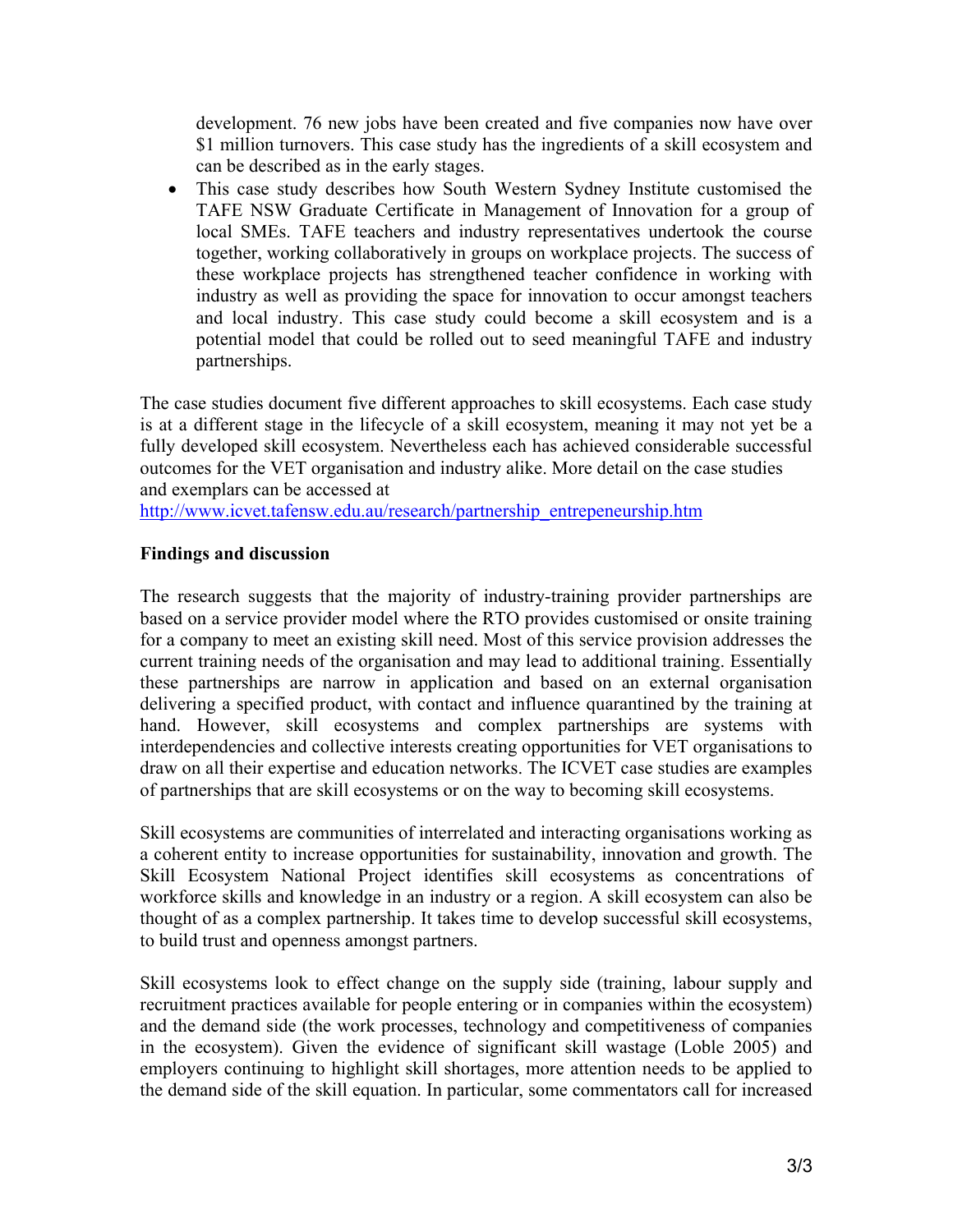focus on the nature and quality of the jobs offered by employers and the extent to which the skills of workers are actually being deployed and developed in those jobs" (Hall & Lansbury 2006). The methods in which jobs are created and skills are deployed across organisations and industry are critical for ensuring a consolidation of workforce capability.

When addressing capacity building possibilities for industry and VET organisations in complex partnerships, workforce development<sup>2</sup> is integral to the success of the partnership, but on its own provides only half the solution. The work processes, technology and business strategies of companies in the ecosystem all underpin the viability of the companies and their likelihood of continued economic development. Restructuring work processes, technology and supply chains helps develop competitive practices which inturn increase sustainability of the organisations involved, including VET organisations. Overseas experience suggests that demand side changes are needed to successfully sustain economic growth this is an area that may be new to some in the VET sector (Conway & Loker 1999).

Traditionally VET service provision generally occurs after an organisation has commenced on a particular strategy, rather than being an economic enabler by being involved in the innovation or problem definition process. VET involvement earlier in the development of technology or strategy rollout can afford VET a valuable role in the diffusion of innovation and capacity development for both VET and industry. Skill ecosystems / complex partnerships offer a vehicle for two key functions; economic and workforce development. Economic sustainability is as important to partner companies as it is to VET organisations and its goals of addressing industry needs and building new capacity.

The types of complex partnerships identified through the ICVET case studies are:

- a national industry concentration;
- a sectoral grouping; or

 $\overline{a}$ 

• regional cluster and all incorporate their supply chains.

Examples of the different forms of skill ecosystems include the UK Automotive Alliance case study which employs a national industry model with workforce development undertaken by the industry cluster initiated Automotive Academy. The Automotive Academy is organised as a central hub with regional spokes. On the other hand Riverina Wine and Food Technology Centre and the New York Garment Industry Development Corporation take a sectoral approach. While the SSHED and the Shearer Training case studies implement a regional approach. The New York Garment Industry Development Corporation case study examines reshaping labour markets, quality improvement and addressing skill and labour shortages, which were all part of the solution to demand driven problems.

 $2^2$  Sutton (2001) argues that human resource management, recruiting job seekers, job matching, mentoring and addressing issues of retention are all part of workforce development.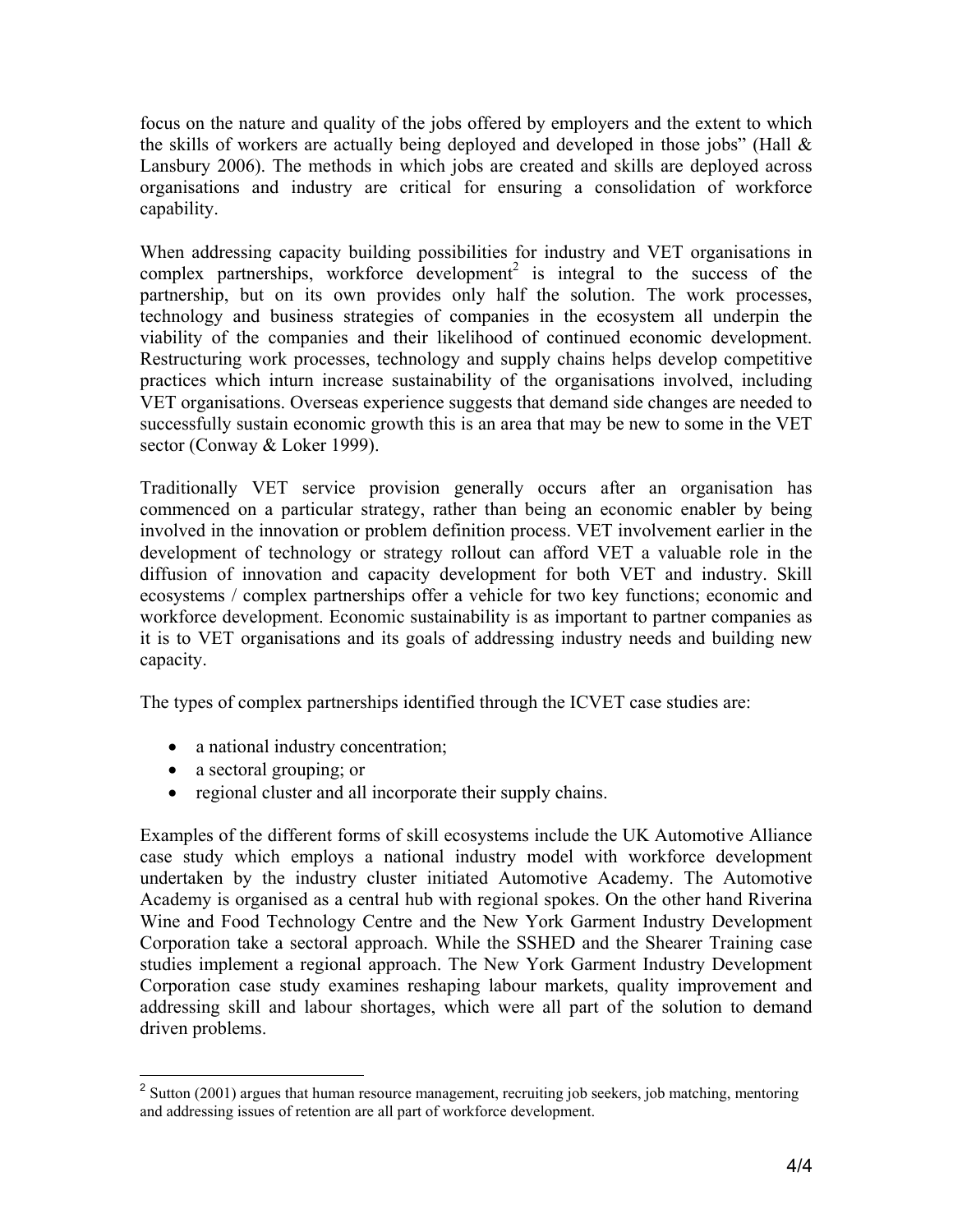The roles of VET organisations and their staff are changing given the changing environments in which they operate. Many of the methodologies now widely used in the VET sector such as communities of practice, self directed learning, action learning, work based learning and problem based learning, for example, all reflect changes in work across all industry where an emphasis is placed on individual responsibility for work and learning alongside the rise of teamwork and networking (Schienstock 2004). The roles adopted by training organisations vary across skill ecosystems and may involve more than one training organisation. The New York Garment Industry Development Corporation is a deliverer of training programs, a process and technology consultant and a supply chain broker, the Automotive Academy acts as a training broker and provides a training quality assurance role. The Sheep CRC VET Program Leader interprets CRC innovations to develop skill training for delivery by a range of VET providers. The Riverina Wine and Food Technology Centre provides training and testing facilities for industry innovations.

Some demand driven roles that VET organisations have adopted in the case studies and in the research literature include:

- Specialised work based training;
- Recruiting and placement;
- Workforce portals (covering teacher and student skills);
- Bringing buyers and sellers together;
- Providing access to facilities (business accelerators/ testing laboratories);
- Business development services;
- Hosting business seminars and local trade shows; and
- Marketing and lobbying.

The range of potential involvement strategies is limited only by the needs of the business partners in the skill ecosystem and market opportunities for the VET provider. The broadening of VET involvement in industry partnerships is occurring as a direct response to industry requests and shows the complexity of the VET marketplace. The continuous change experienced by industry is reflected in a widening and changing role for VET.

The New York Garment Industry Development Corporation (GIDC) has helped many firms make their operations more efficient and also has linked firms to new markets and sources of revenue. By helping to upgrade the quality of the workforce, while at the same time providing services that improve the overall operation of businesses, GIDC has become a valued actor in New York City's garment industry (Conway & Loker 1999).

Schienstock (2004) notes that renewal approaches

"need to include a focus on innovation and learning as a strategic goal, intelligent use of modern ICT, development of decentralised organisation forms, establishment of a trust based business culture and improvement of human resources. But improving human resources cannot increase the learning capacity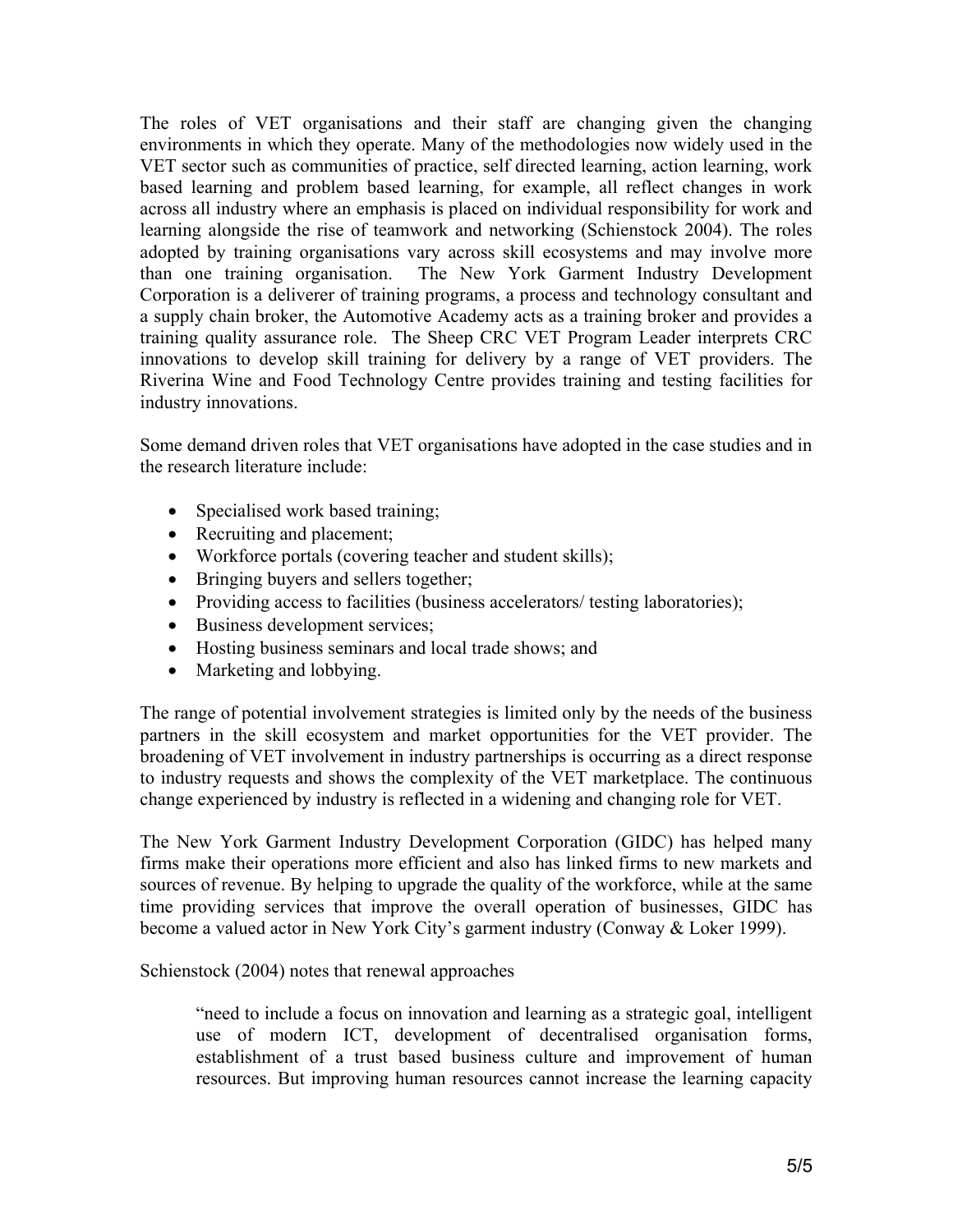of companies significantly if business structures do not become more reflexive."(p: 25)

This approach is also recognised by the Skill Ecosystem National Project which acknowledges the possibility of a holistic approach beyond workforce development in the 'VET as innovation partner' type of skill ecosystem.

Supporting complex partnerships that seek to effect holistic interventions require business development and VET coordination. Interdepartmental funding and support are most likely needed to support a truly responsive VET sector. Whilst interagency cooperation is happening in regional areas and in isolated projects, more work needs to be undertaken to see how this can happen more strategically across VET and business/ regional development agencies.

VET practitioners working closely with industry find their roles changing to support the new directions and services required by industry. During interviews for the case studies, TAFE practitioners noted that their role was changing to involve more quality assurance of workplace training, more resource development for specific workplaces, more mentoring of workplace supervisors and perhaps not surprisingly, more administration. Teachers also noticed that companies were requesting less complete qualifications and requiring training for smaller groups in areas that did not always involve technical skills. Teachers were using more sophisticated analytical and negotiation skills to identify realistic career pathways for a sector or when negotiating roles and responsibilities for partnerships.

New and incumbent workers require specialist or context specific skills developed through immersion in the workplace and through customised training. Defining industry skill needs is becoming more complex as skill shortages, skill gaps and vacancies become harder to define partly due to changing patterns of work. Specialisation in skill ecosystems is likely to create the demand for clusters of competencies and vocational streaming rather than occupationally based national qualification pathways. Skill ecosystems

"stem from common economic interests and needs while occupational clusters arise through common skill sets. Occupational clusters cut across many industry clusters and the workforces of any given industry includes many occupational clusters. The uniqueness of [skill ecosystems and] industry clusters is context; the uniqueness of occupational clusters is content" (Rosenfeld et al 2003; p7)

The key question VET organisations will need to ask is "what are the unique features of this workplace in this skill ecosystem that provides competitive advantage?", "what are the changing content needs of this vocational stream?", and "how are we as an RTO going to involve ourselves in the priorities of this workplace".

Whilst these challenges are a key issue for VET organisations, the research suggests that attitudinal changes are occurring amongst teachers involved in the skill ecosystem case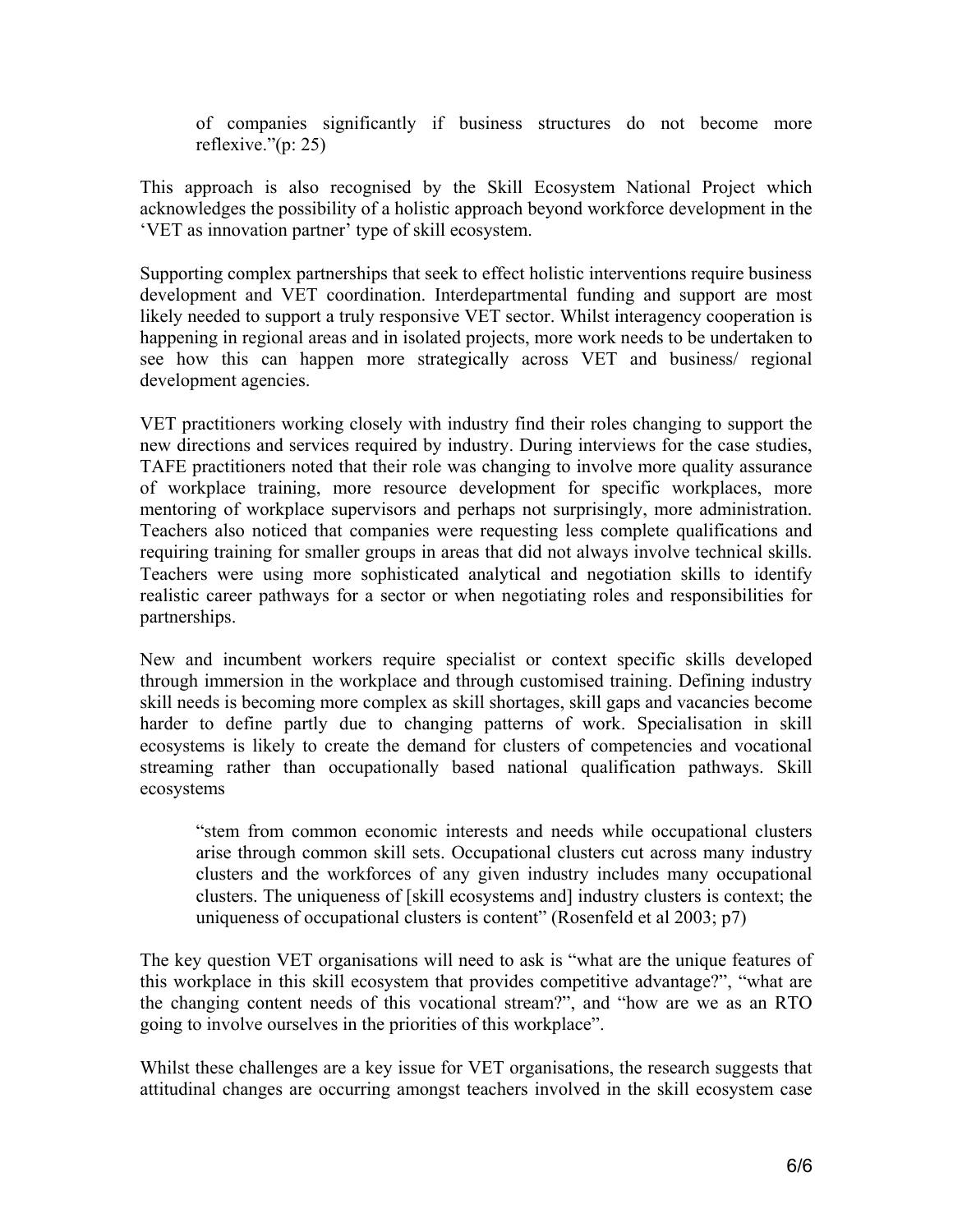studies. Teachers have become more involved in their particular industry, entering competitions and supporting workplace innovations, thus increasing the perception of professionalism amongst them and industry and raising the profile of the teachers. Interviewees mentioned that teachers not involved in the project were becoming interested in the work the project teachers were doing and therefore were starting to look around for opportunities to participate in similar projects.

As noted earlier, many of the competitive pressures facing business are complex and require multiple solutions rather than one off interventions. Companies are moving to compete less on price and more on value, particularly as more production moves offshore where low wages keep costs low. The movement away from taylorist management and broader fordist systems sees post-fordist labour practices of flexible specialization, 'justin-time production' and outsourcing as the focus of many businesses (Dubois et al 2002, Schienstock 2004)). Consequently, the interrelationship of supply chains that exist in skill ecosystems increases the complexity and the specifics of the business /industry context and thus the challenge for RTOs.

The skills required for collaborative partnerships are not necessarily new for VET practitioners. Industry consultation and networking have been key planks in VET policy for many years. However, one difference is the need for long term thinking and planning on industry and community partnerships that go beyond traditional funding periods. Another difference between the skill ecosystem and traditional VET delivery strategies is that the benefit of close cross faculty collaboration to facilitate dynamic collaborative partnerships requires open internal systems which are often absent in contemporary VET organisations.

Cross facility involvement can present challenges to VET organisations and networks that have no mechanisms for recognising effort and resources that are deployed across organisational boundaries. Finding teachers in other facilities that have a solid understanding of the skill ecosystem's specialisation and context is an important consideration. Given the feature of specialisation in skill ecosystems and complex partnerships, cross facility staff will require an understanding of the skills context to maintain partner trust and provide effective training. A deeper and comprehensive understanding of specialist contexts will evolve through these ecosystem partnerships as all collaborate in problem and solution identification. This creates an added demand on VET teachers to quickly develop a deep understanding of specific contexts.

Research commissioned by the Business Council of Australia and the Dusseldorp Skills Forum predicts that the number of new entrants into Australia's labour force is expected to slump to  $24,000$  a year by  $2040$  – compared to  $190,000$  in  $2002-03$  (Access Economics, 2005). Existing workers often require training to cover skill gaps not necessarily for up skilling purposes, taking the emphasis off hierarchical occupationally based career paths. The numbers of companies requesting existing worker training is already sizable, and with the aging population, will continue to grow in importance. Some of the training in the case studies was for existing workers. Training for existing workers tends to be informal, just in time, technology or product specific, and can be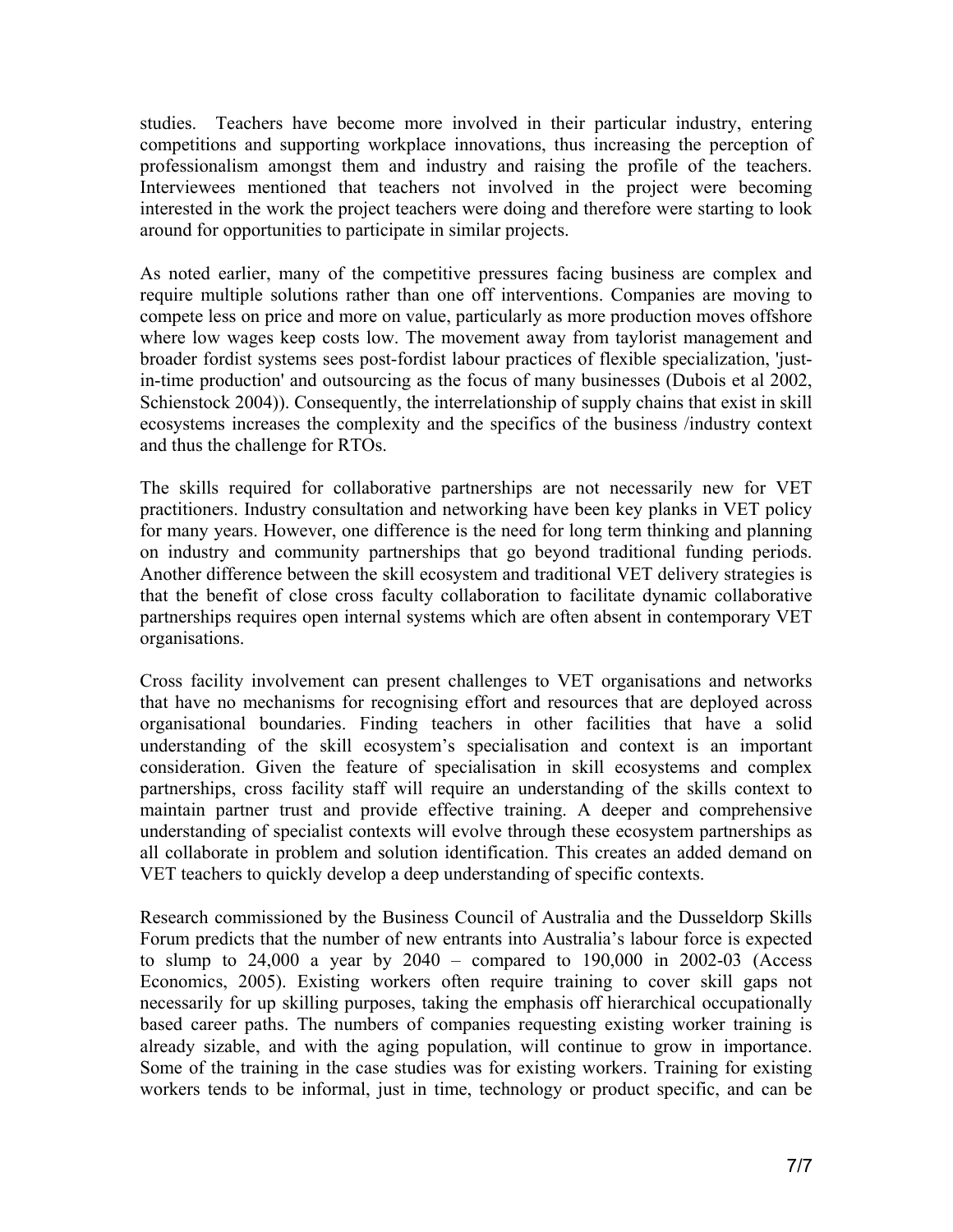immediately put into practice. This creates expectations within industry for similar delivery approaches. Collaborative partnerships can enable VET practitioners to develop training much earlier in a product or process development cycle. The challenge of delivering short just in time training is an ongoing issue for the public VET sector.

Current funding and data collection arrangements have difficulty capturing information that reflects versatile activities such as collaboration building activities. The current system rewards prescribed outcomes, one size fits all (with some customisation) in an increasingly complex and changing work environment. Data collection of this kind is important for accountability purposes and for providing readily understood information to the general population. As a taylorist model for the mass 'production' of training the funding and data collection system reinforces the paradigm of large companies who require standardised occupational skills with one best method for performing particular tasks.

The current data and funding system emphasises national qualification outcomes that may not be required by companies involved in skill ecosystems. Current realities however see companies drawing on two formerly opposed logics, one of deskilled routinised low discretionary jobs and the other of skilled autonomous high discretionary jobs (Buchanan, 2005). New work organisation models highlight the complex realities of competition, VET data collection systems need to be expanded to capture demand side issues. Currently there is little recognition of time and resources spent developing relationships, negotiating roles and services and administration of workplace training. The shifting role of the VET professional is in direct response to industry need, yet the effort is not receiving any recognition in data collection and funding systems. An added bonus of broadening data collection systems to reflect business realities may result in a paradigm shift within the VET system as people naturally focus on their key performance areas.

# **Conclusions**

Meeting industry requirements involves in most cases, delivering national Training Package outcomes. However, as stated above, changing business complexity, innovation and competitive realities means effort needs to be more targeted and focused on the specific workplace context and its needs. Skill ecosystems pose several challenges for the Australian VET system. Global business development shifts are creating emergent challenges regardless of the implementation of skill ecosystems. More companies are looking for holistic services, which require greater sophistication in the solutions offered. Driving the impetus for new VET delivery models is a necessity for precise workforce development strategies and accurate planning through inter-government coordination to underpin economic development strategies. Skill ecosystems offer VET organisations multiple and changing roles in workforce development with opportunities for partnerships across: facilities, government departments, VET organisations, higher education and business.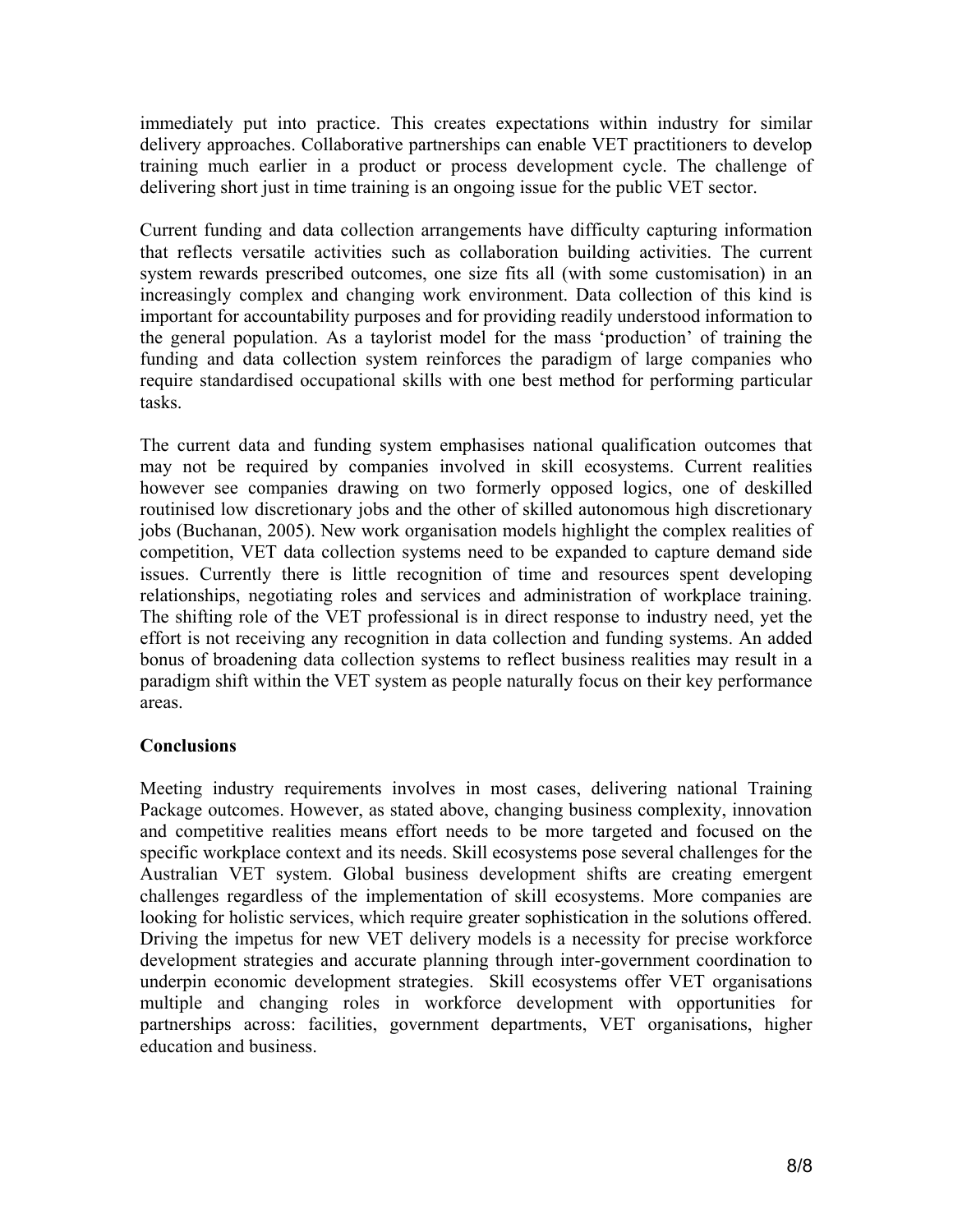Institutional arrangements have a significant impact on innovation. VET organisations are not immune to the pressures facing industry. The need to be flexible in structure and service /product roles is as important to the success of VET as it is to the survival of industry. Skill ecosystems are useful when the two key functions of economic and workforce development are pursued. Economic development and capacity building are just as important to business as they are to the VET sector.

As more teachers respond to demand driven industry engagement rather than attempting to engage industry in government interventions, such as traineeships, institutional arrangements are going to become more critical to the success and proliferation of industry partnerships. This underpins the need to research and identify the critical processes that support innovative delivery strategies and lead to complex partnerships such as skill ecosystems and industry clusters.

The conference session will discuss successful factors of skill ecosystems and complex partnerships.

#### **References**

- Access Economics, (2005) *The Economic Benefit of Increased Participation in Education and Training* Dusseldorp Skills Forum
- Allen Consulting Group (2004) *The Vocational Education and Training System Key Issues for Large Enterprises* Business Council of Australia
- Andersson, T., Schwaag Serger, S., Sörvik, J., Wise Hansson, E., (2004) *The Cluster Policies Whitebook*, International Organisation for Knowledge Economy and Enterprise Development

Boschma, R. A. (2004), *Competitiveness of Regions from an Evolutionary Perspective*. Journal *Regional Studie*s, Vol. 38.9, pp. 1001–1014, December 2004, Department of Economic Geography, Faculty of GeoSciences, Utrecht University

- Buchanan, J., Schofield, K., Briggs, C., Hager, P., Hawke, G., Kitay, J., Meagher, G., Macintyre, J., Mounier, A., Ryan S., (2000), *Beyond Flexibility: Skills and Work in the Future*, NSW Board of Vocational Education and Training
- Buchanan, J, (2005), *From 'Skill Shortages' to Decent Work -the role of better skill eco-systems*, Overheads, Victorian VET Research Day Conference
- Callan, V, Ashworth, P, (2004) *Working Together Industry and VET provider training partnerships*, NCVER
- Chappell, C., Hawke, G., *An Industry-Led System: Issues for Policy, Practice and Practitioners*, Report 7–Integrating Report, Oval Research Working Paper 03-07
- Christensen, P, McIntyre, N, Pikholz, L, (2002), *Bridging Community and Economic Development, A Strategy for Using Industry Clusters to Link Neighbourhoods to the Regional Economy*, Shorebank Enterprise Group,
- Collits, P., *Small Town Decline and Survival: Trends, Success Factors and Policy Issues*, Paper Future of Australia's Country Towns National Conference
- Conway, M., Loker, S., (1999) *The Garment Industry Development Corporation A Case Study of a Sectoral Employment Development Approach,* The Aspen Institute
- Dubois, P., Heidenreich, M., La Rosa, M., Schmidt, G., Translated by Harrow, J. (2002) *New Technologies and Post Taylorist Regulation Models. The Introduction and Use of Production Planning Systems in French, Italian, and German Enterprises*. (published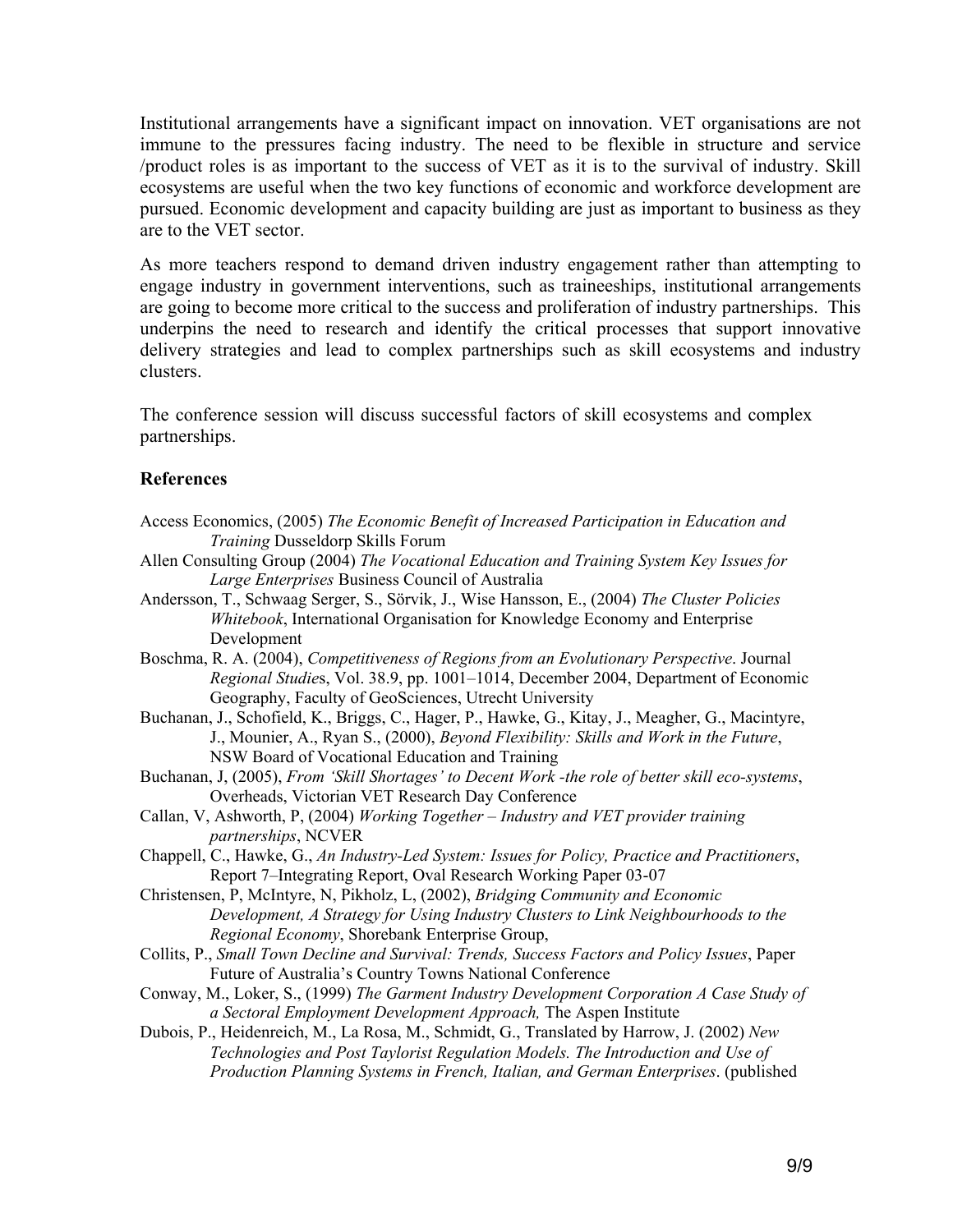in: W. Littek; T. Charles (Hrsg.): The New Division of Labour. Berlin; New York: De Gruyter, pp. 287-315.)

- Ferrier, F., (2005), *How can VET systems meet the challenges of innovation and new skill requirements? An exploration of State and Territory initiatives in Australia*, Working Paper No. 59, Centre for the Economics of Education and Training, Monash University and Australian Centre for Educational Research
- Hall, R., Lansbury, RD., (2006*) Skills in Australia: Towards Workforce Development and Sustainable Skill Ecosystems,* Journal of Industrial Relations, JIR 2006; 48; 575
- Harris, R, Simons, M, Moore, J, (2005) *'A huge learning curve': TAFE practitioners' ways of working with private enterprises*, NCVER
- Keep, E, Mayhew, K, (1999) The assessment: Knowledge, Skills and Competitiveness, Oxford Review of Economic Policy, Summer 1999 Vol. 15 Issue 2
- Kune, H., (2003), *Critical success factors for innovation: three perspectives*, Ministry of Transport, Public Works and Water Management, The Netherlands
- Loble L, (2005), *Skill ecosystem as a new model*, power point presentation, Skill ecosystem national project meeting Sydney
- Lloyd, C, Payne, J, (2004) *Just another bandwagon? A critical look at the high performance workplace as a vehicle for UK high skills project.* SKOPE Research Paper No. 49 Spring
- Macadam, R., Drinan, J., Inall, N., McKenzie B., (2004) *Growing the Capital of Rural Australia The Task of Capacity Building,* Cooperative Venture for Capacity Building for Innovation in Rural Industries, Rural Industries Research and Development Corporation.
- Mawer, G., Jackson, E., (2005) *Training of existing workers: Issues, incentives and models*, **NCVER**
- Mitchell, J, (2004) *Building Industry Networks*, NCVER
- Mitchell, J.; McKenna, S., Perry, W., Bald, C., (2005) *New Ways of Working in Vet*. Reframing the Future ANTA
- National Skill Ecosystem Program http://www.skillecosystem.net/
- Pickersgill, R., Edwards, D., (2005), *The contribution of VET to innovation in regional industry,*  AVETRA Paper
- Rolfe, J., Miles, B., Teghe, D., Reeve, D., Paton, S., (2004) *Meeting the training and professional development needs of regional development practitioners in Queensland,* Institute for Sustainable Regional Development
- Rosenfeld, S., Jacobs J., Liston C., (2003) *Cluster-Based Workforce Development: A Community College Approac*h, Discussion Paper, Regional Technology Strategies
- Rosenfeld, S. (1995) *Business Clusters in America: Strategies and Synergies*. Draft prepared for Organization for Economic Cooperation and Development, Paris, France
- Rosenfeld S. A, (2002), *Creating Smart Systems A guide to cluster strategies in less favoured regions,* European Union-Regional Innovation Strategies, Regional Technology Strategies Carrboro, North Carolina, USA
- Schienstock, G., (2004), *Learning competition and business restructuring in the enlarging EU*, Vocational training European journal, no. 33, September-December 2004. pp.23-29
- Seddon, T, Billett, S, (2004) *Social partnerships in vocational education, Building community capacity*, NCVER
- Seddon, T., Billett, S., Clemans, A., (2005) *Forming, Developing and Sustaining Social Partnerships,* AVETRA Paper
- Seddon, T, Clemans, A, Billett, S, Fennessy, K, (2005) *Understanding New Learning Spaces*, paper presented AVETRA Conference Brisbane, April 2005
- Smith, B., (2005), *PD Framework and Knowledge Sharing Strategy for the National Skill Ecosystems Project,* NSW Department of Education and Training